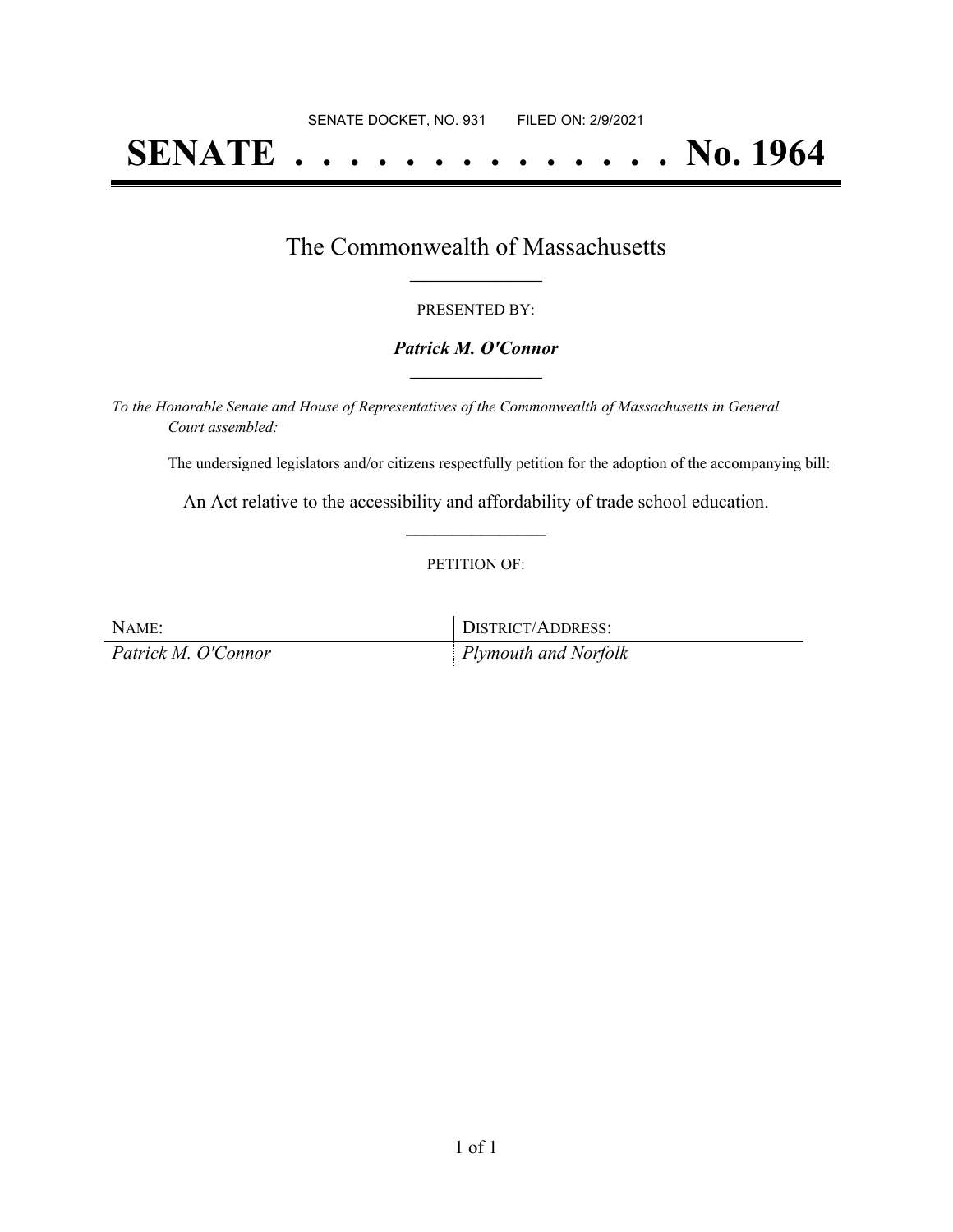#### SENATE DOCKET, NO. 931 FILED ON: 2/9/2021

## **SENATE . . . . . . . . . . . . . . No. 1964**

By Mr. O'Connor, a petition (accompanied by bill, Senate, No. 1964) of Patrick M. O'Connor for legislation relative to the accessibility and affordability of trade school education. Revenue.

#### [SIMILAR MATTER FILED IN PREVIOUS SESSION SEE SENATE, NO. *1750* OF 2019-2020.]

## The Commonwealth of Massachusetts

**In the One Hundred and Ninety-Second General Court (2021-2022) \_\_\_\_\_\_\_\_\_\_\_\_\_\_\_**

**\_\_\_\_\_\_\_\_\_\_\_\_\_\_\_**

An Act relative to the accessibility and affordability of trade school education.

Be it enacted by the Senate and House of Representatives in General Court assembled, and by the authority *of the same, as follows:*

1 SECTION 1. Subsection (a) of Part B of section 3 of chapter 62 of the General Laws, as

2 appearing in the 2016 Official Edition, is hereby amended by inserting the following new

3 subparagraph:

 (20) An amount equal to the amount by which tuition payments by the taxpayer to a private occupational school, as defined in section 263 of chapter 112, in which the taxpayer or a dependent of said taxpayer, pursuant to subparagraph (3) of paragraph (b) of part B, is enrolled, less any scholarships, grants or financial aid received, exceeds twenty-five percent of the taxpayer's Massachusetts adjusted gross income, exclusive of this deduction but, the deduction 9 shall be limited in the manner provided in section  $222(d)(3)$  of the Code as amended and in